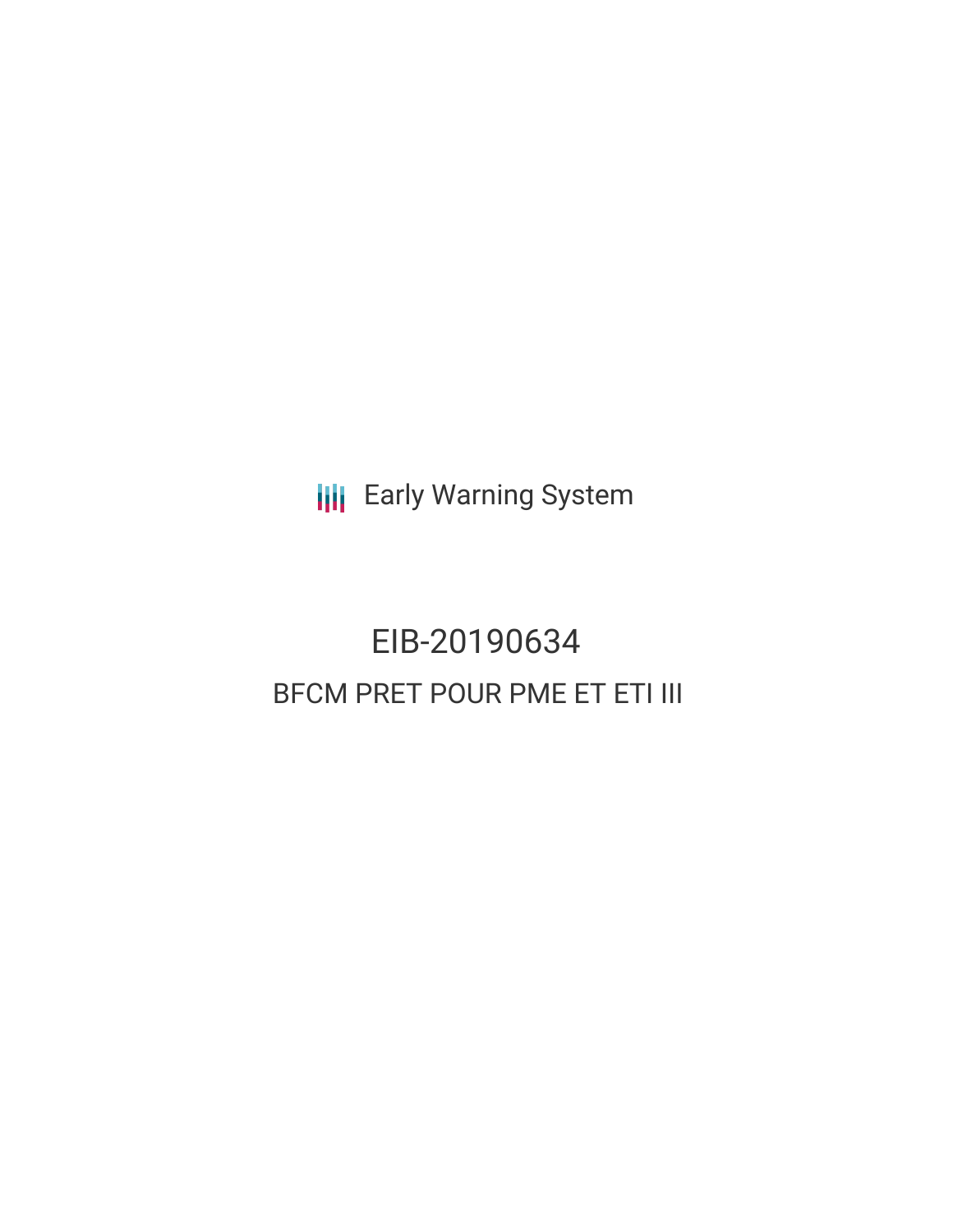## **Quick Facts**

| <b>Countries</b>               | France                             |
|--------------------------------|------------------------------------|
| <b>Financial Institutions</b>  | European Investment Bank (EIB)     |
| <b>Status</b>                  | Approved                           |
| <b>Bank Risk Rating</b>        | U                                  |
| <b>Voting Date</b>             | 2019-12-02                         |
| <b>Borrower</b>                | BANQUE FEDERATIVE DU CREDIT MUTUEL |
| <b>Sectors</b>                 | Finance                            |
| <b>Investment Type(s)</b>      | Loan                               |
| <b>Investment Amount (USD)</b> | \$276.91 million                   |
| <b>Loan Amount (USD)</b>       | \$276.91 million                   |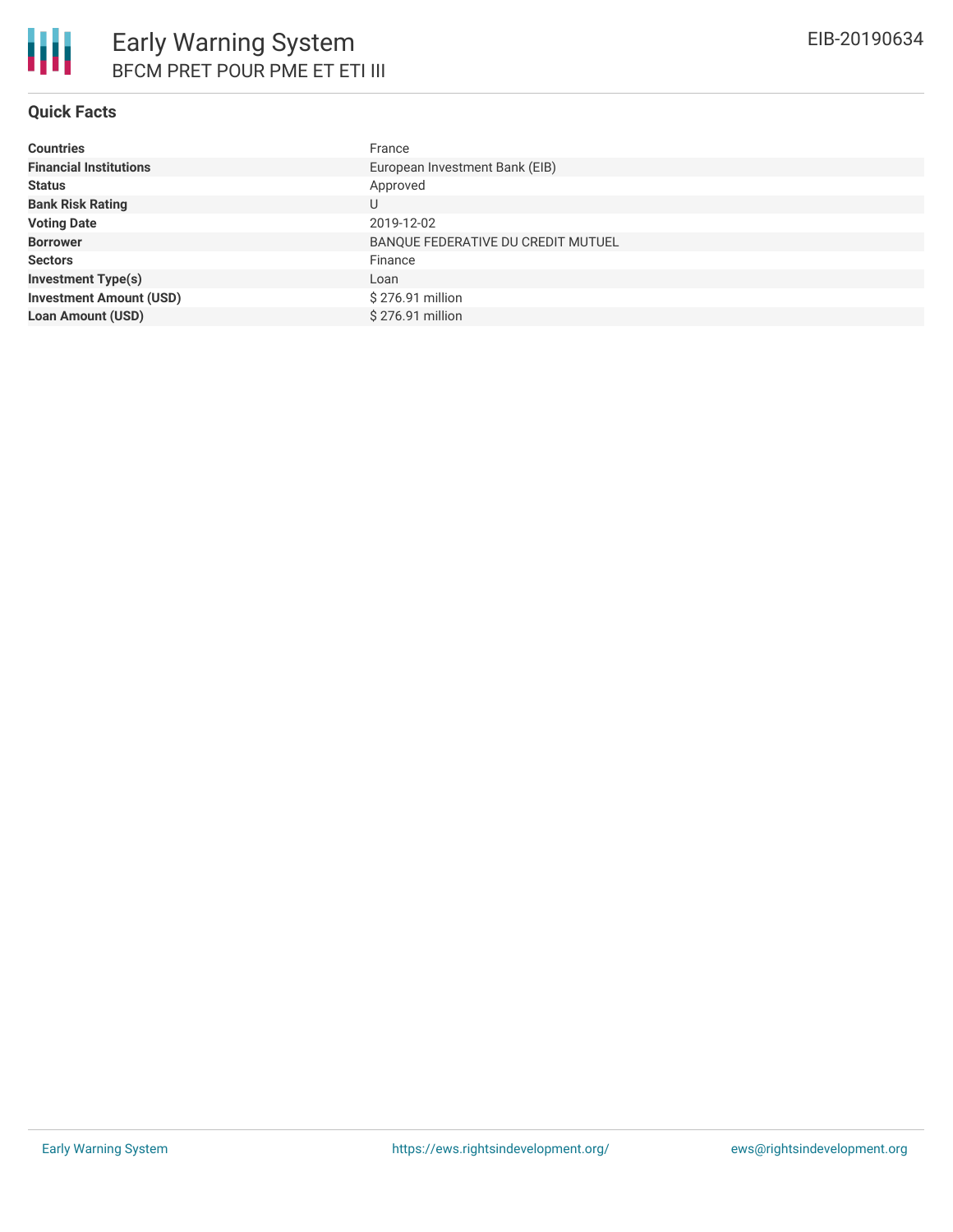

## **Project Description**

According to EIB website, the project will finance the small scale projects carried out by small and medium-sized enterprises (SMEs) and mid-caps located in France.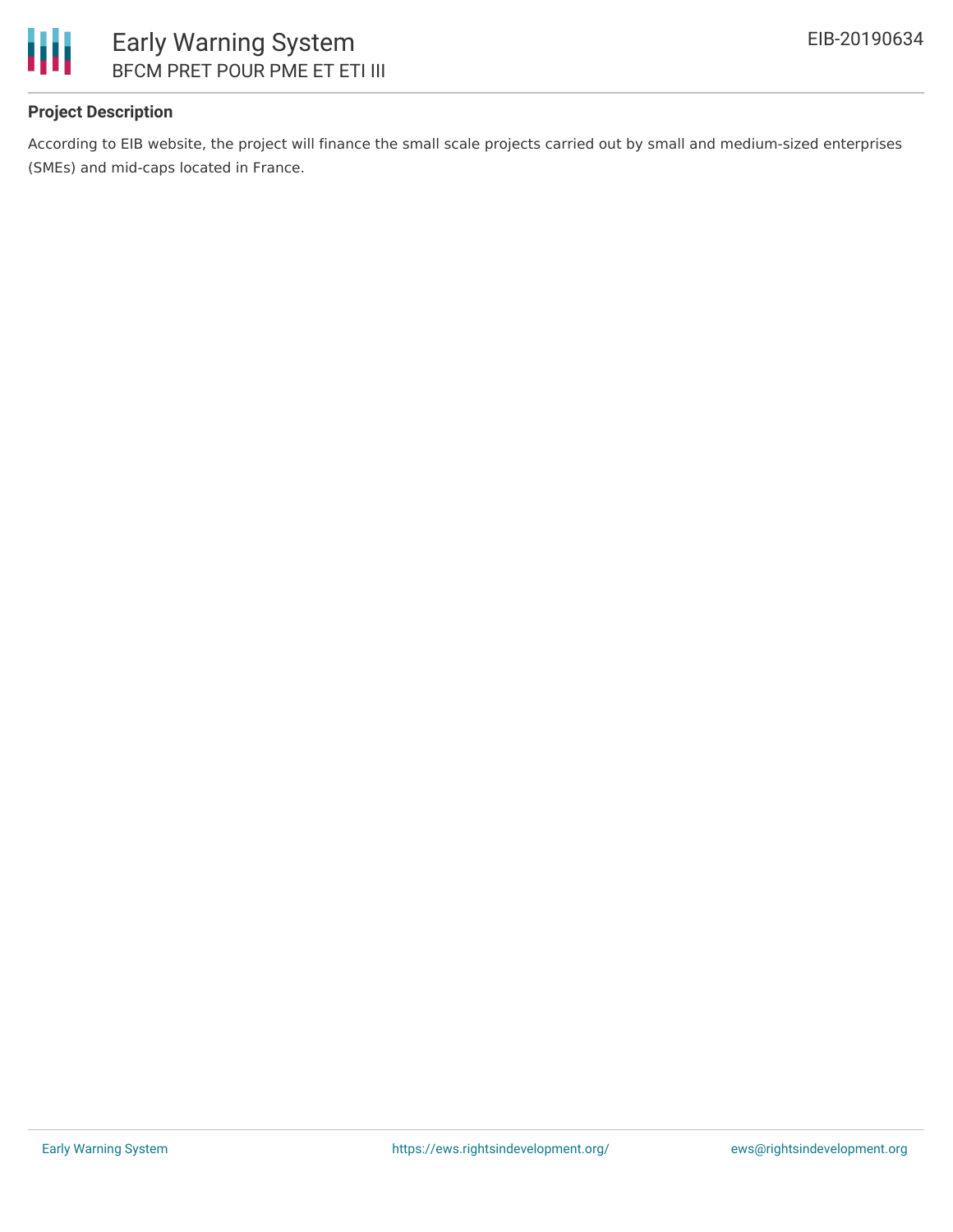#### **Investment Description**

European Investment Bank (EIB)

#### **Financial Intermediary**

Financial Intermediary: A commercial bank or financial institution that receives funds from a development bank. A financial intermediary then lends these funds to their clients (private actors) in the form of loans, bonds, guarantees and equity shares. Financial intermediaries include insurance, pension and equity funds. The direct financial relationship is between the development bank and the financial intermediary.

Banque [Federative](file:///actor/2679/) du Credit Mutuel SA (Financial Intermediary)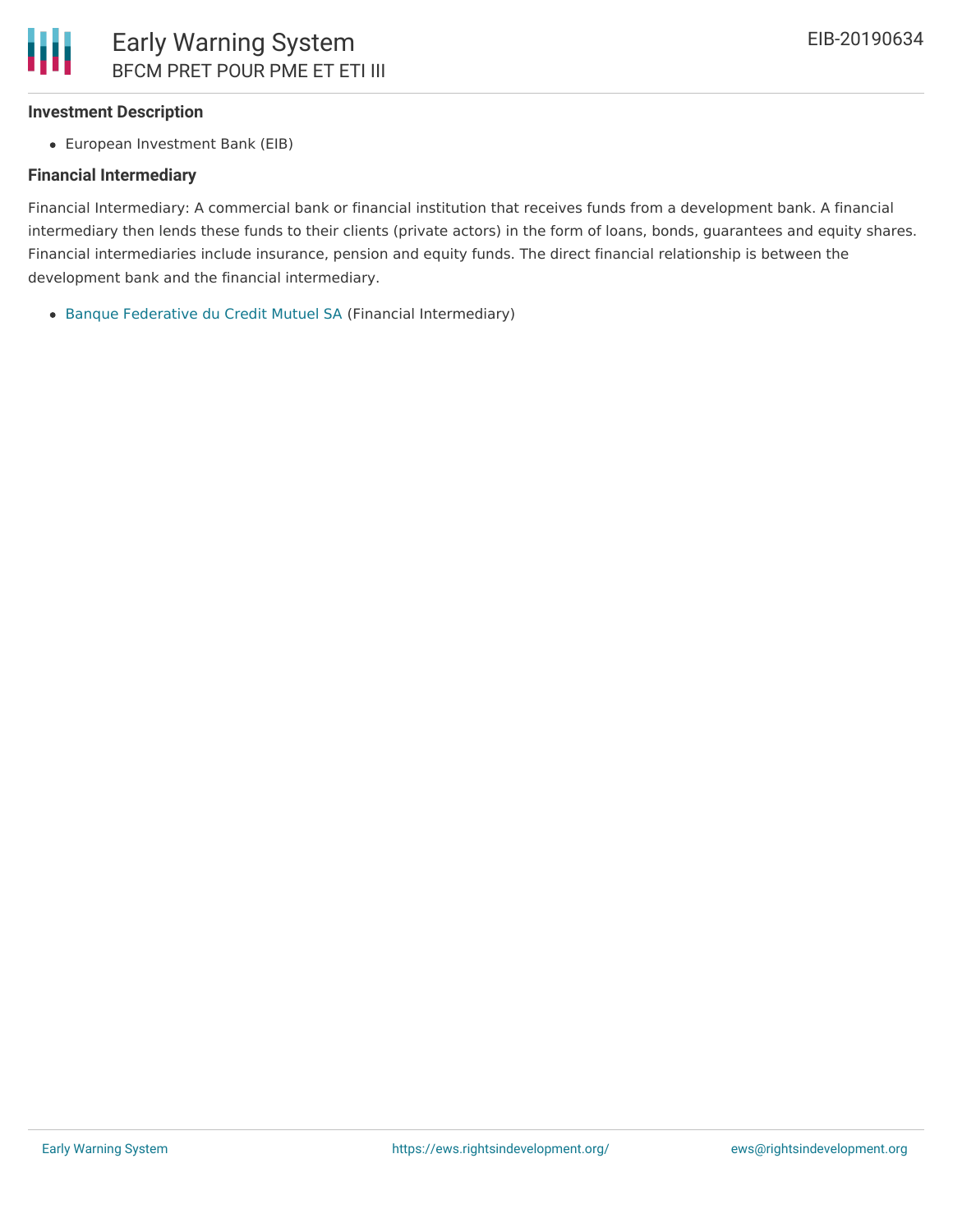

## **Private Actors Description**

Banque Federative du Credit Mutuel (BFCM) operates as a holding company. The Company, through its subsidiaries, provides finance options, loans, insurance, banking, and debt programs. BFCM serves customers in France.